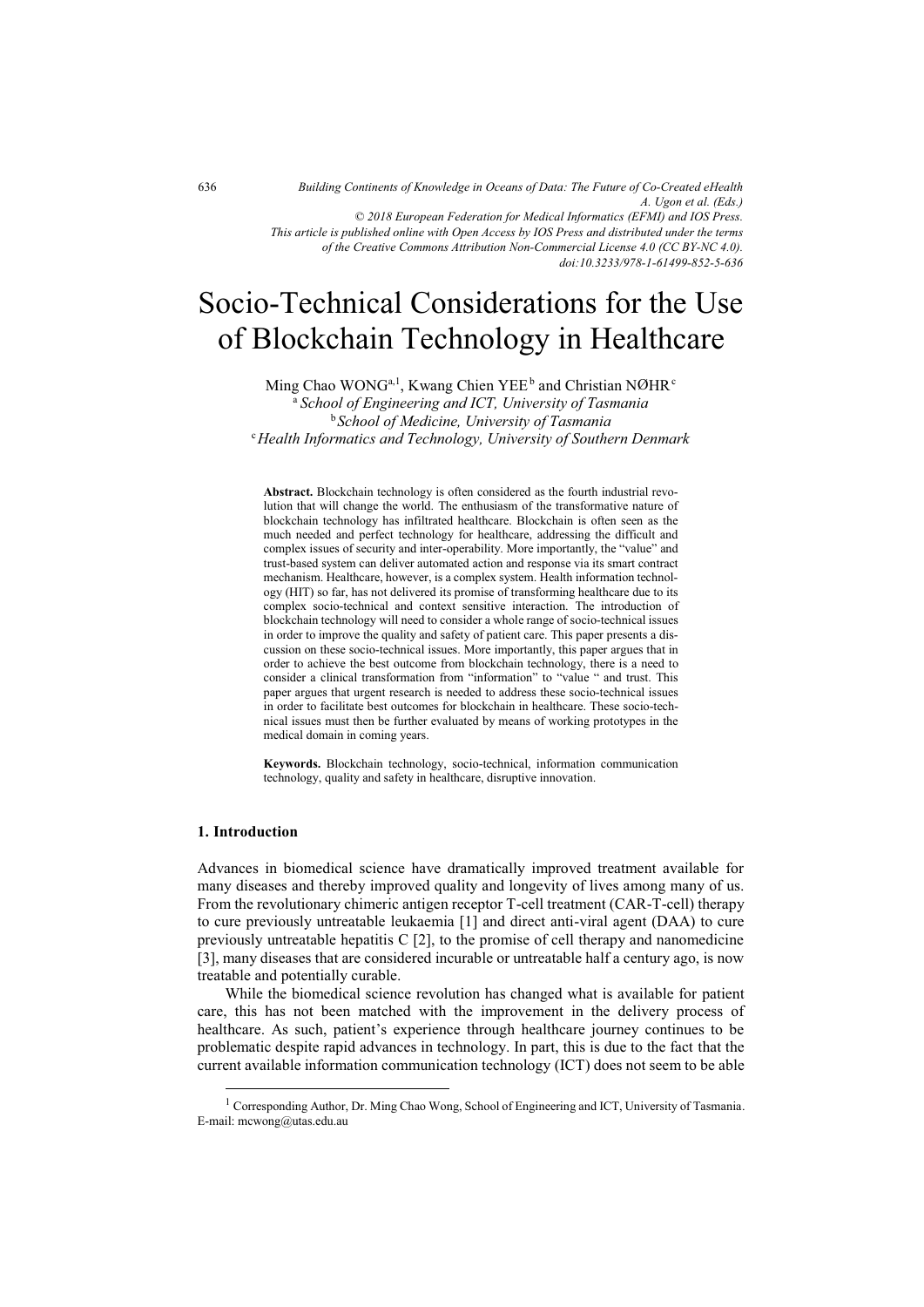to deliver the perfectly matched solutions required to capture and deliver all necessary information to assist healthcare delivery in these complex health service environments.

This paper discusses challenges of currently technology in improving information communication within the healthcare sector. Next it discusses blockchain technology, especially the potentials of blockchain in improving information communication in healthcare. All new technologies, however, bring about the complexity of socio-technical issues that will impact on the outcomes of technological intervention. Blockchain technology is a revolutionary technology [4]. Hence, there is a need for a major clinical transformation to utilize the technology to the best outcome, which can be best scrutinized and discussed from a socio-technical perspective. As the technology starts to mature, we need to urgently consider the socio-technical challenges and solutions for blockchain technology to achieve best outcomes in healthcare.

#### **2. Information communication technologies in healthcare**

The lack of information or incorrect information at the time of patient care has been considered as the primary cause of problems in healthcare, leading to medical errors and adverse events [5]. Since the introduction of computer technology, many ICTs have been adopted by the healthcare sector, from computerised physician order entry [6] to full electronic health records [7]. More recently, ICT, such as Web 2.0 and the internet of things has been considered as a significant revolution that could change healthcare [8] by engaging patients to work with healthcare professionals and healthcare organisations.

ICT allows clinical information to be delivered faster, in many different forms, to be stored securely and to be utilised by different users simultaneously. The implementation of ICT has led to improved outcomes. However, the revolutionary effect of ICT in healthcare has not been realised [9]. Furthermore, ICT in healthcare faces significant challenges as it also has been associated with unintended consequences and workarounds [10].

While many challenges and issues regarding ICT in healthcare are often considered to be socio-technical and socio-contextual issues [11], there are also technological problems that need to be considered. From a technological standpoint, current technology, such as the World Wide Web, Web 2.0 and mobile apps are based on TCP/IP platforms [12]. This is vulnerable to disruption, often with a lack of inter-operability and the unresolved question on ownership and actionable nature of information [12]. From a sociotechnical perspective, there are issues with computer user-interface, user design and engagement. From a clinical transformation perspective, current ICT delivers information from one user to the other. While this process might promote sharing of information, sharing of understanding of the information is harder to achieve or measure. It is very important to understand the current information model for healthcare in order to discuss future healthcare care technological innovation.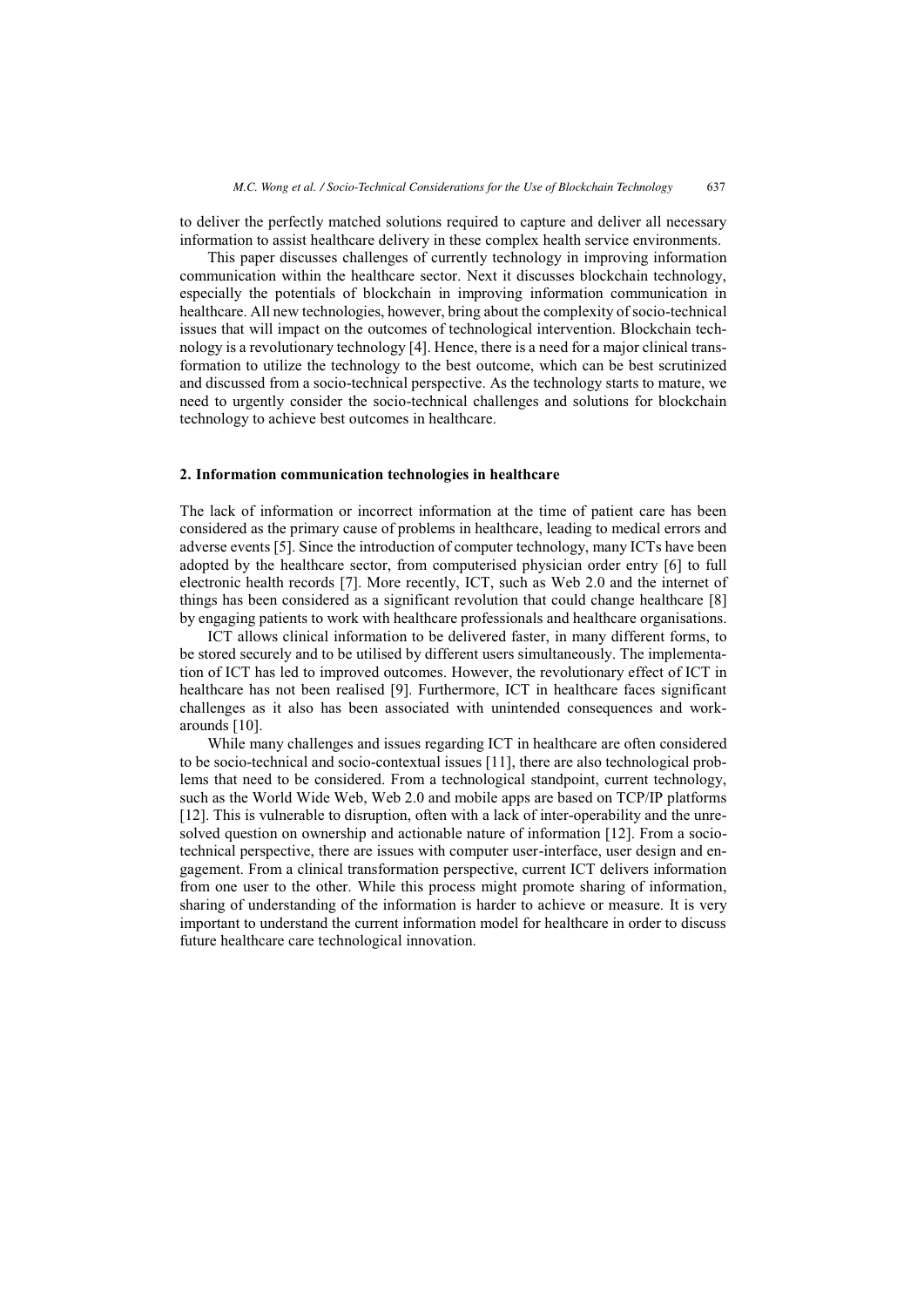

Figure 1: Current information model for health care service

As demonstrated in Figure 1 above, while clinical information is entered and transmitted, the key player is the doctor making a possible diagnosis and using that as the main driving force (and main information transfer) for investigation and management.

The current available ICTs aim to transfer information from one party to the other. There is little discussion on agreement of information (do we all agree on the diagnosis) or action plan requirements (do we all agree that the treatment plan is useful). This information based healthcare model has significant implications if blockchain technology is to be used in healthcare.

#### **3. Blockchain technology in healthcare**

Blockchain technology promises to revolutionalise many industries [13]. The fundamental basis of blockchain is a radical concept based on a distributed ledger concept [14]. Each person in the chain agrees on the "value" that the person holds on the ledger [14]. The "value" is then stored by everyone within the chain [15]. The chain is updated in real-time for everyone, so that everyone gets the same information [14, 15]. The second important feature of blockchain is that blockchain allows smart contract. That automatically brings information into action when the pre-set criteria are met [16].

Proponents of blockchain consider this a revolutionary technology. Firstly, blockchain solves many current technological issues associated with technology implementation to improve communication in healthcare. Blockchain is stored as a distributed ledger and as such it is secure and hard to hack [14, 15]. Secondly, the data stored is "value" based and everyone agrees on this value, and therefore by definition it is inter-operable as the "value" of the information is stored simultaneously [14, 15]. Finally, blockchain allows smarts contract, therefore eliminating human judgment and errors. It also eliminates the need for acknowledgement and action from healthcare professionals, and as such, reduces delay in action [16].

As with any new technology, blockchain will have eager early adopters who consider blockchain as the technology that will solve many issues within the current healthcare system [17]. It is perhaps true that blockchain might bring radical changes to healthcare due to the nature of the technology. However, there are many socio-technical issues that need to be considered. The technology will take time to mature. During this early phase, encouragement of user-engagement and user-participation can help to identify and mitigate socio-technical issues that might affect the implementation of blockchain technology in healthcare. Importantly, the specific role that blockchain technology is best aligned to help needs to be considered. For instance, should we consider the use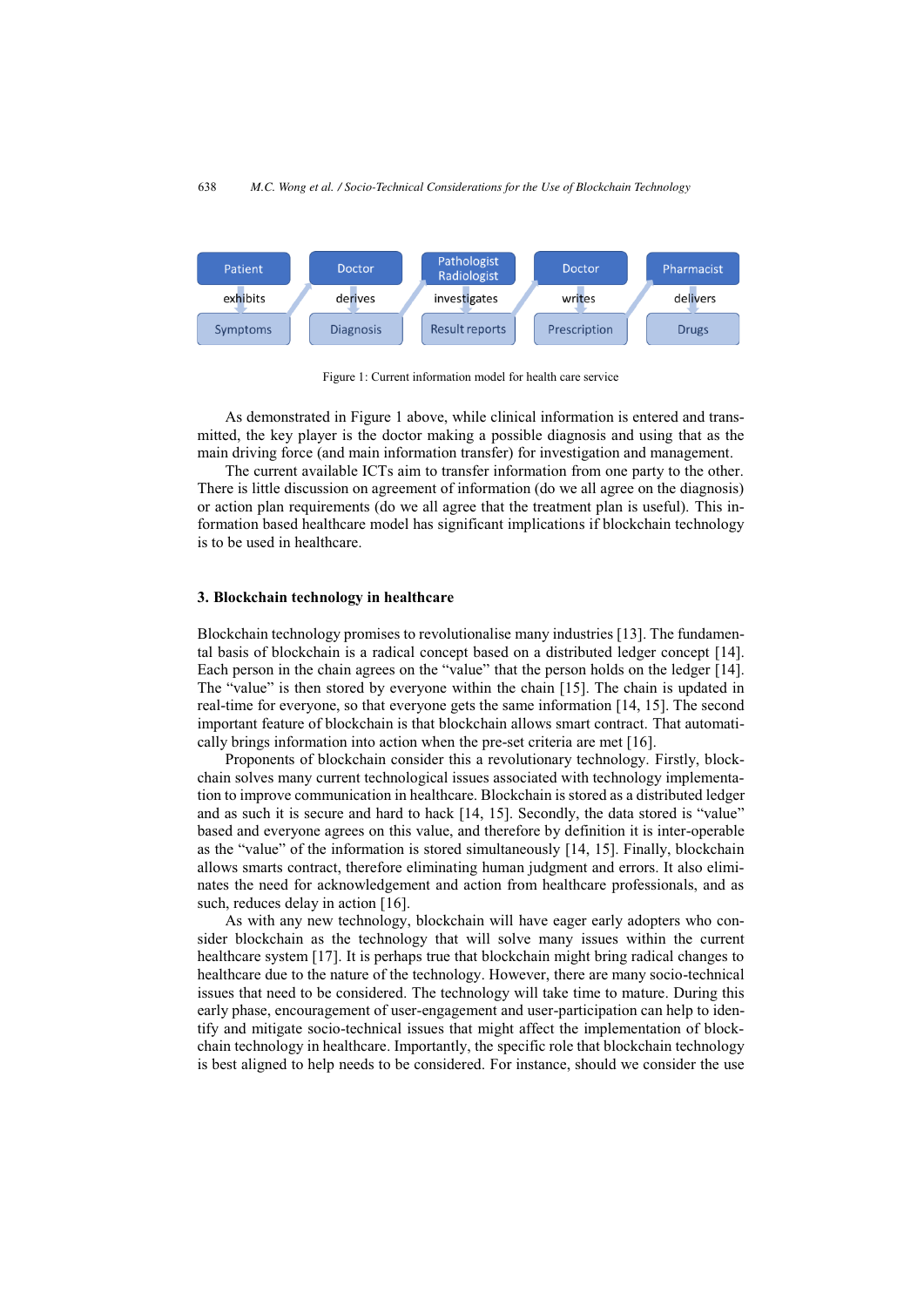of blockchain technology to manage a patient's whole health history or should we use it for only part of patient care, eg. in pathology or medication management.

Regardless of how blockchain will be used in healthcare, there is a fundamental shift from a socio-technical perspective that needs to be considered, especially considering the current healthcare information model as described in Figure 1. The fundamental challenge of blockchain is the need to consider the transformation from information to "value" of information which is the same for everyone within the chain. Blockchain requires a clinical contextual shift from information to value

Blockchain has generated significant interest in many industries. However, in many of these industries, blockchain might not require a fundamental transformation as there is often already an established "value" of information. In the banking sector for instance, the fundamental "value" of the information stored has already been agreed upon by the organisation and consumers. A particular person has a deposit which carries a monetary value which is agreed upon and other information is used to describe that value.

In healthcare, what is transmitted and what is used at present is information. From a patient's perspective, that information is their symptoms and what happens to them. When we measure improvement, we often take symptoms into account. From a doctor's perspective, a patient's symptoms are used to derive a diagnosis and a disease. The opinion of the doctor is imminent in the diagnosis and the disease, and seen as interpretation of the patient's symptoms. The diagnosis or disease, is not always correct, neither is it always fully acceptable by everyone, including the patients involved. Furthermore, laboratory tests come in a range, and normal and abnormal results are up for interpretation by the doctor. Finally, medical diseases often require medication treatment. Medications and dosages and what is required are often affected by individual opinions and interpretations. Medication management will be an ideal area for smart contract in blockchain to improve efficacy and reduce side effects. When certain criteria are met, the action will automatically be performed. We need to however consider safe-guard mechanisms to ensure safety.

When we consider the clinical context of healthcare, it becomes obvious that there are significant complexities in using blockchain in healthcare. These issues will obviously have significant impact on the usability of blockchain. It is very important that we start to consider and understand socio-technical issues and the use of blockchain technology in the context of healthcare before the technology becomes mature and is utitlised in healthcare. This paper suggests that urgent research into these socio-technical issues are needed for blockchain to be successfully adopted into healthcare.

Conceptually, blockchain technology will need a move from an information focus to a value and trust focus. Achieving complete information sharing in healthcare does not mean that we have complete understanding of the information for everyone within the chain. We need to consider how information can be utilised and transmitted in blockchain. This will not only be useful for everyone involved but also fully optimise the potential of blockchain. There needs to be substantial trust amongst everyone in the chain and understanding about the "value" of the information from various stakeholders. This will require a significant change in mind set and a cultural shift from within our current clinical practice. Given the need for the "value" of information, blockchain can well bring about the transformation that we need by focusing on the patient. It will hopefully allow for outcomes and improvement measures that focus on patients. While trust and value will allow for smart contract to be activated in blockchain, a patient's condition changes constantly and we need to consider the diagnosis as a dynamic process. As such,